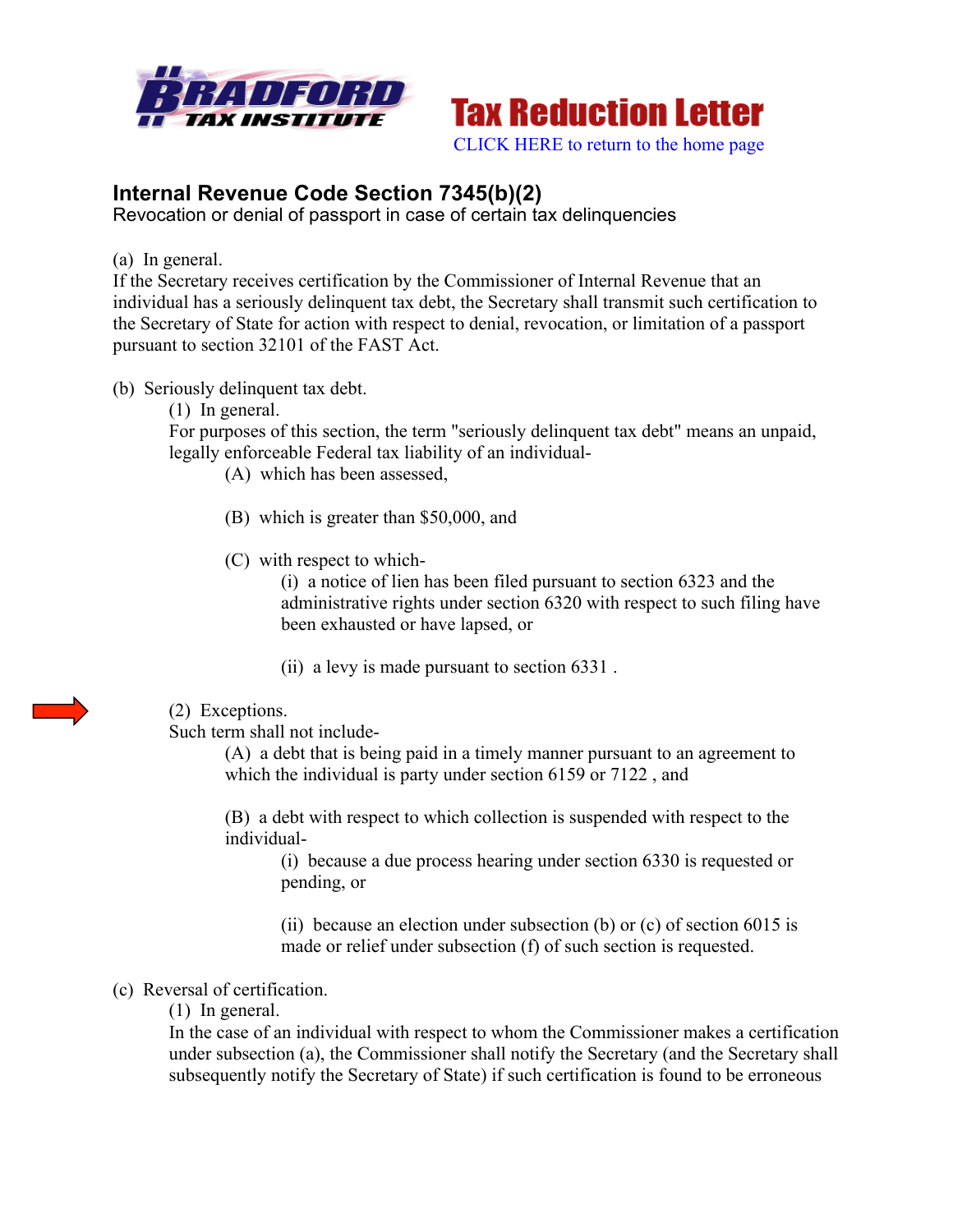or if the debt with respect to such certification is fully satisfied or ceases to be a seriously delinquent tax debt by reason of subsection (b)(2).

(2) Timing of notice.

(A) Full satisfaction of debt. In the case of a debt that has been fully satisfied or has become legally unenforceable, such notification shall be made not later than the date required for issuing the certificate of release of lien with respect to such debt under section 6325(a) .

(B) Innocent spouse relief. In the case of an individual who makes an election under subsection (b) or (c) of section 6015 , or requests relief under subsection (f) of such section , such notification shall be made not later than 30 days after any such election or request.

(C) Installment agreement or offer-in-compromise. In the case of an installment agreement under section 6159 or an offer-in-compromise under section 7122 , such notification shall be made not later than 30 days after such agreement is entered into or such offer is accepted by the Secretary.

(D) Erroneous certification. In the case of a certification found to be erroneous, such notification shall be made as soon as practicable after such finding.

(d) Contemporaneous notice to individual.

The Commissioner shall contemporaneously notify an individual of any certification under subsection (a), or any reversal of certification under subsection (c), with respect to such individual. Such notice shall include a description in simple and nontechnical terms of the right to bring a civil action under subsection (e).

(e) Judicial review of certification.

(1) In general.

After the Commissioner notifies an individual under subsection (d), the taxpayer may bring a civil action against the United States in a district court of the United States or the Tax Court to determine whether the certification was erroneous or whether the commissioner has failed to reverse the certification.

### (2) Determination.

If the court determines that such certification was erroneous, then the court may order the Secretary to notify the Secretary of State that such certification was erroneous.

### (f) Adjustment for inflation.

In the case of a calendar year beginning after 2016, the dollar amount in subsection (a) shall be increased by an amount equal to-

(1) such dollar amount, multiplied by

(2) the cost-of-living adjustment determined under section  $1(f)(3)$  for the calendar year, determined by substituting "calendar year 2015" for "calendar year 1992" in subparagraph (B) thereof.